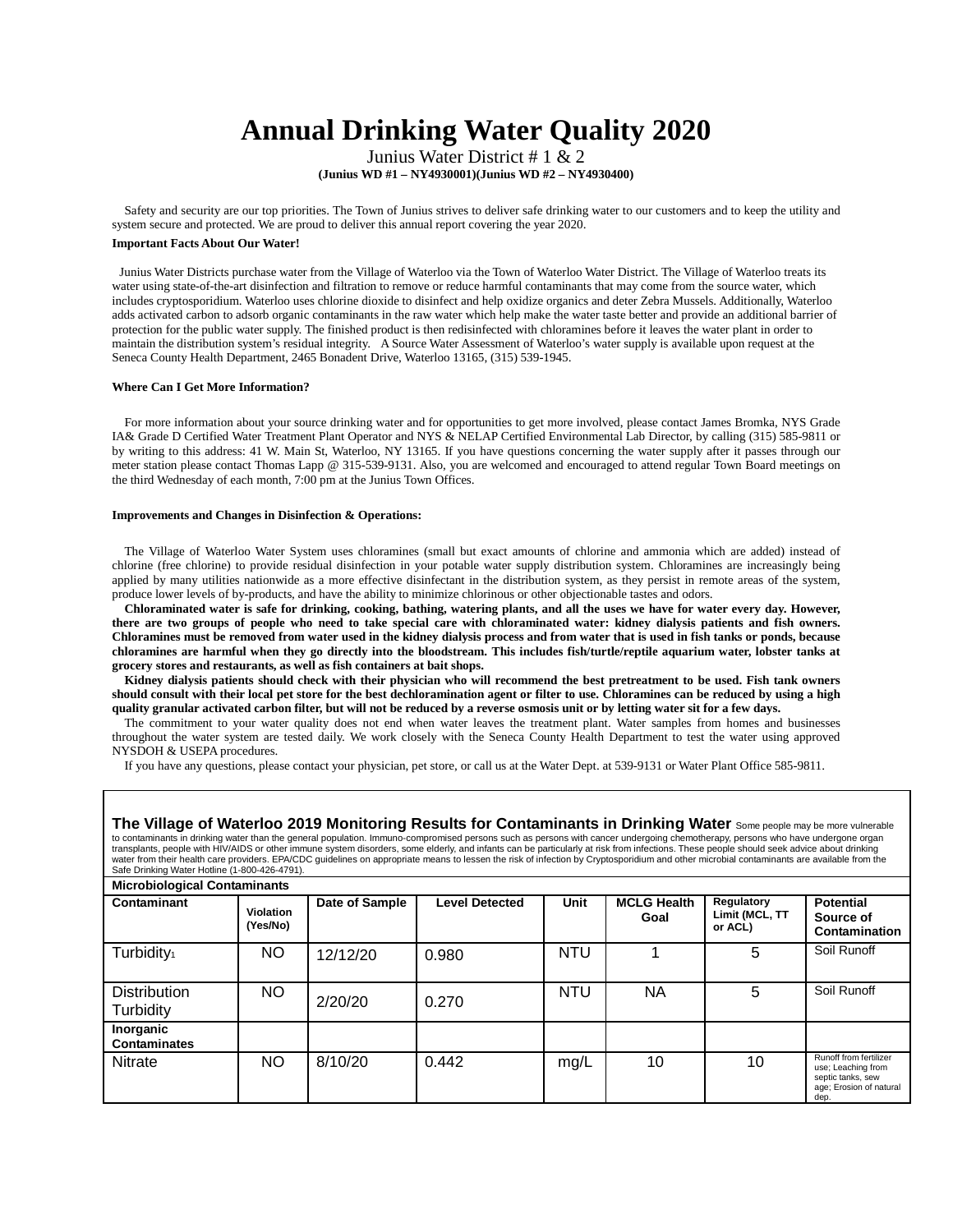| <b>Nitrite</b>                                                                    | <b>NO</b>      | 8/10/20        | < 0.025                                                     | mg/L | 1              | 1               | Runoff from fertilizer<br>use; Leaching from<br>septic tanks, sew-<br>age; Erosion of natural<br>dep.                          |
|-----------------------------------------------------------------------------------|----------------|----------------|-------------------------------------------------------------|------|----------------|-----------------|--------------------------------------------------------------------------------------------------------------------------------|
| Sodium <sub>2</sub>                                                               | <b>NO</b>      | 7/23/19        | 73.9                                                        | mg/L | <b>NA</b>      | 250             | Naturally<br>Occurring                                                                                                         |
| Arsenic                                                                           | N <sub>O</sub> | 7/23/19        | 1.0                                                         | ug/L | $\overline{0}$ | 10              | Erosion of<br>natural<br>deposits; runoff<br>from orchards;<br>runoff from<br>glass and<br>electronics<br>production<br>wastes |
| Antimony                                                                          | <b>NO</b>      | 7/23/19        | < 0.4                                                       | ug/L | 6              | $6\phantom{1}6$ | Discharge from<br>petroleum<br>refineries; fire<br>retardants;<br>ceramics;<br>electronics;<br>solder                          |
| <b>Barium</b>                                                                     | <b>NO</b>      | 7/23/19        | 0.0260                                                      | mg/L | $\overline{2}$ | $\overline{2}$  | Discharge of<br>drilling wastes;<br>Discharge from<br>metal<br>refineries;<br>Erosion of<br>natural<br>deposits                |
| Copper <sub>3</sub>                                                               | <b>NO</b>      | $6/18 - 24/19$ | 0.754<br>(90th<br>percentile)<br>$0.025 - 0.775$<br>(range) | mg/L | 1.3            | $1.3 = AL$      | Corrosion of<br>plumbing systems;<br>erosion of natural<br>deposits.                                                           |
| Lead <sub>3</sub>                                                                 | <b>NO</b>      | $6/18 - 24/19$ | 0.0048 (90th<br>percentile)<br>$ND - 0.0087$<br>(range)     | mg/L | $\overline{0}$ | $.015 = AL$     | Corrosion of<br>plumbing systems;<br>erosion of natural<br>deposits.                                                           |
| Fluoride <sub>4b</sub>                                                            | <b>NO</b>      | 7/23/19        | < 0.2                                                       | mg/L | $0.8 - 1.2$    | 2.2             | Erosion of<br>natural<br>deposits                                                                                              |
| Nickel                                                                            | <b>NO</b>      | 7/23/19        | 0.0009                                                      | mg/l | <b>NA</b>      | <b>NA</b>       | Naturally<br>occuring                                                                                                          |
| Other                                                                             |                |                |                                                             |      |                |                 |                                                                                                                                |
| <b>Chlorine Dioxide</b>                                                           | <b>NO</b>      | 11/29/19       | 620                                                         | ug/L | MRDLG=800      | MRDL=800        | Water additive<br>used to control<br>microbes. (Primary<br>Disinfection).                                                      |
| Chlorite                                                                          | <b>NO</b>      | 10/8/19        | 350                                                         | ug/L | 1000           | 1000            | Byproduct of<br>drinking water<br>disinfection                                                                                 |
| Chloramines                                                                       | <b>NO</b>      | 11/21/20       | 3.75                                                        | mg/L | <b>NA</b>      | 4.00            | Water additive<br>used to control<br>microbes. (Primary<br>Disinfection).                                                      |
| Trihalomethanes<br>(reduced to 1x/yr<br>monitoring applies<br>(Vill. Of Waterloo) | <b>NO</b>      | 8/10/20        | 15.0 max.<br>$12.2 - 15.0$<br>ug/I range                    | ug/L | 0              | 80              | <b>Byproduct of</b><br>drinking water<br>disinfection<br>MCL is 80                                                             |
| Haloacetic Acids<br>(HAA5)<br>(Vill. Of Waterloo)                                 | <b>NO</b>      | 8/10/20        | 9.4 max.<br>$8.7 - 9.4$ ug/l<br>range                       | ug/L | <b>NA</b>      | 60              | Byproduct of<br>drinking water<br>disinfection<br>MCL is 60                                                                    |
| TOC (Total Organic<br>Carbon)                                                     | <b>NO</b>      | 10/14/20       | 4.45                                                        | mg/l | <b>NA</b>      | <b>NA</b>       | Naturally<br>Occuring                                                                                                          |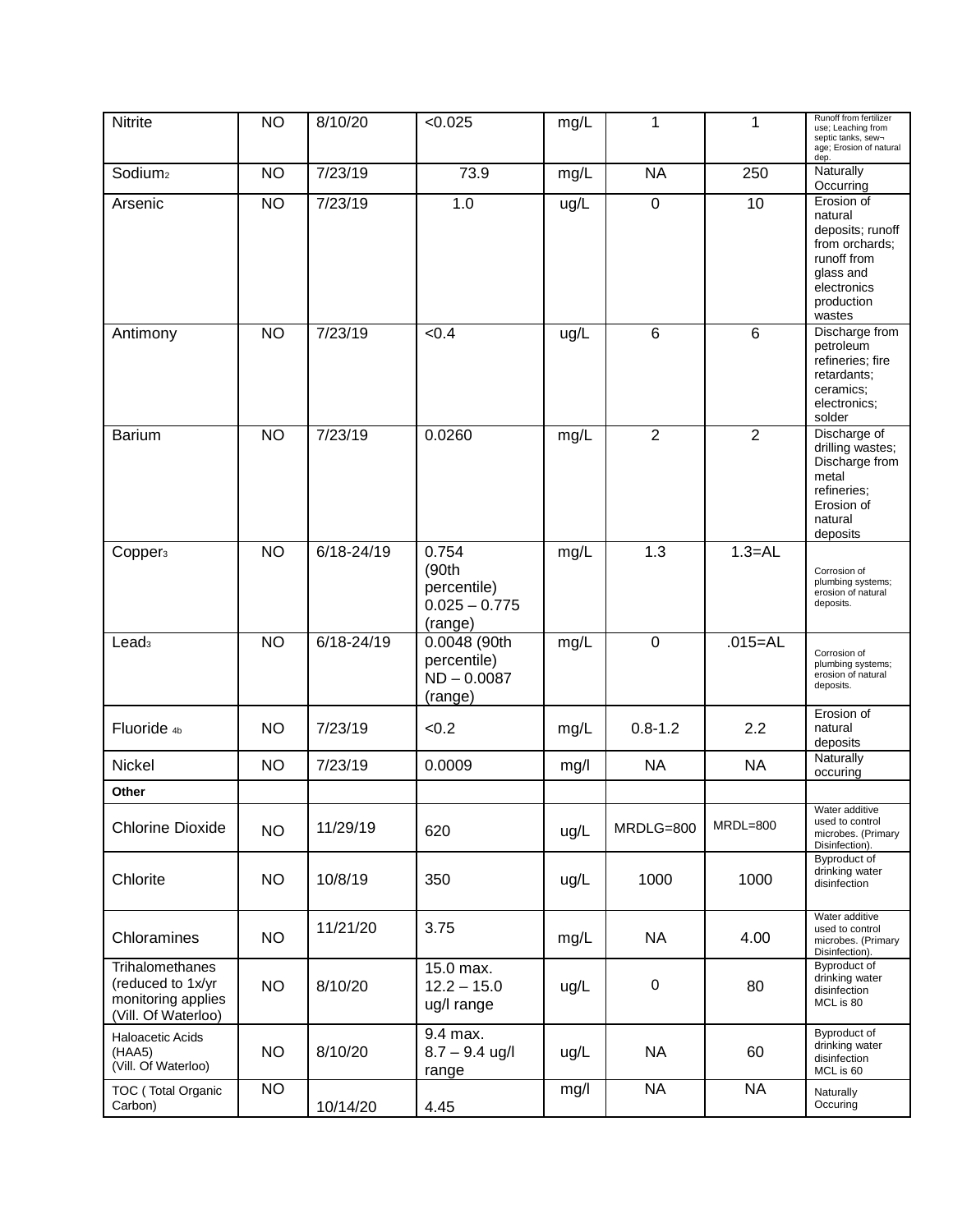| <b>Disinfection</b><br>By-Products<br>(Junius) | NO        | 8/31/20  | 15.19<br>thm<br>9.9 haa | ug/L | 0   | 80<br>60 | Byproduct of<br>drinking water<br>disinfection |
|------------------------------------------------|-----------|----------|-------------------------|------|-----|----------|------------------------------------------------|
| Other                                          |           |          |                         |      |     |          |                                                |
| Microsystin                                    | NO.       | 2020     | Non detect<br>2020      | ug/L | 0.3 | 0.3      | Algal Toxin                                    |
| <b>PFOA</b>                                    | NO.       | 8/10/20  | 0.00131                 | ug/L |     |          |                                                |
| <b>PFOA</b>                                    | NO.       | 6/22/20  | 0.00139                 | ug/L |     |          |                                                |
| <b>PFOA</b>                                    | NO.       | 10/14/20 | 0.00125                 | ug/L | 0.0 |          |                                                |
| <b>PFHxS</b>                                   | <b>NO</b> | 9/10/19  | 0.00279                 | ug/L |     | 0.01     |                                                |
| <b>PFHxA</b>                                   | NO.       | 6/22/20  | 0.00091                 | ug/L |     |          |                                                |
| <b>PFOS</b>                                    | NO.       | 8/10/20  | 0.00091                 | ug/L |     |          |                                                |
|                                                |           |          |                         |      |     |          |                                                |

# All of our Water System Operators are New York State Department of Health certified to operate the water plant and/or water distribution system.

#### **Are There Contaminants In Our Drinking Water?**

According to State regulations, the Village of Waterloo routinely monitors your drinking water for various contaminants. Your water is tested for radiological contaminants, inorganic contaminants, nitrate, lead and copper, volatile organic contaminants, synthetic organic contaminants and trihalomethanes. Additionally, your water is tested for E. coli, coliform, and other bacteria. Only the contaminants detected in your drinking water are included in the Table of Detected Contaminants.

Drinking water, including bottled water, may reasonably be expected to contain at least small amounts of some contaminants. The presence of contaminants does not necessarily indicate that water poses a health risk. More information about contaminants and potential health effects can be obtained by calling the EPA's Safe Drinking Water Hotline (1-800-426-4791).

In general, the sources of drinking water (both tap water and bottled water) include rivers, lakes, streams, ponds, reservoirs, springs, and wells. As water travels over the surface of the land or through the ground, it dissolves naturally occurring minerals and can pick up substances resulting from the presence of animals or from human activities. Contaminants that may be present in source water include: microbial contaminants; inorganic contaminants; pesticides and herbicides; organic chemical contaminants; and radioactive contaminants. In order to ensure that tap water is safe to drink, the State and the EPA prescribe regulations which limit the amount of certain contaminants in water provided by public water systems. The State Health Departments and the FDA's regulations establish limits for contaminants in bottled water which must provide the same protection for public health.

#### **Definitions:**

*Maximum Contaminant Level (MCL):* The highest level of a contaminant that is allowed in drinking water. MCLs are set as close to the MCLGs as feasible using the best available treatment technology. *Maximum Contaminant Level Goal (MCLG):* The level of a contaminant in drinking water below, which there is no known or expected risk to health. MCLGs allow for a margin of safety. *Action Level (or AL):* The concentration of a contaminant, which, if exceeded, triggers treatment or other requirements, which a water system must follow.

*Treatment Technique (or TT):* A required process intended to reduce

the level of a contaminant in drinking water.

*90th Percentile:* 90% of samples are equal to or less than the number in the chart.

*NTU (or Nephelometric Turbidity Units):* A measure of clarity.

*NA:* Not applicable.

*ppt: (or parts per trillion)*: nanograms per liter (ng/l).

*ppb: (or parts per billion)*: micrograms per liter (ug/l).

*ppm: (or parts per million)*: milligrams per liter (mg/l).

*pCi/L (or picocuries per liter):* a measure of radioactivity. *MRDL:* Maximum Residual Disinfectant Level.

*MRDLG:* Maximum Residual Disinfectant Level Goal.

# **NOTES:**

1

Turbidity is a measure of the cloudiness of the water. We monitor it because it is a good indicator of the effectiveness of our filtration system. Our highest single turbidity measurement for the year 2020 was 0.98 NTU. State regulations require that turbidity samples collected have measurements below 5.00 NTU. All levels recorded were within the acceptable range allowed and did not constitute a treatment technique.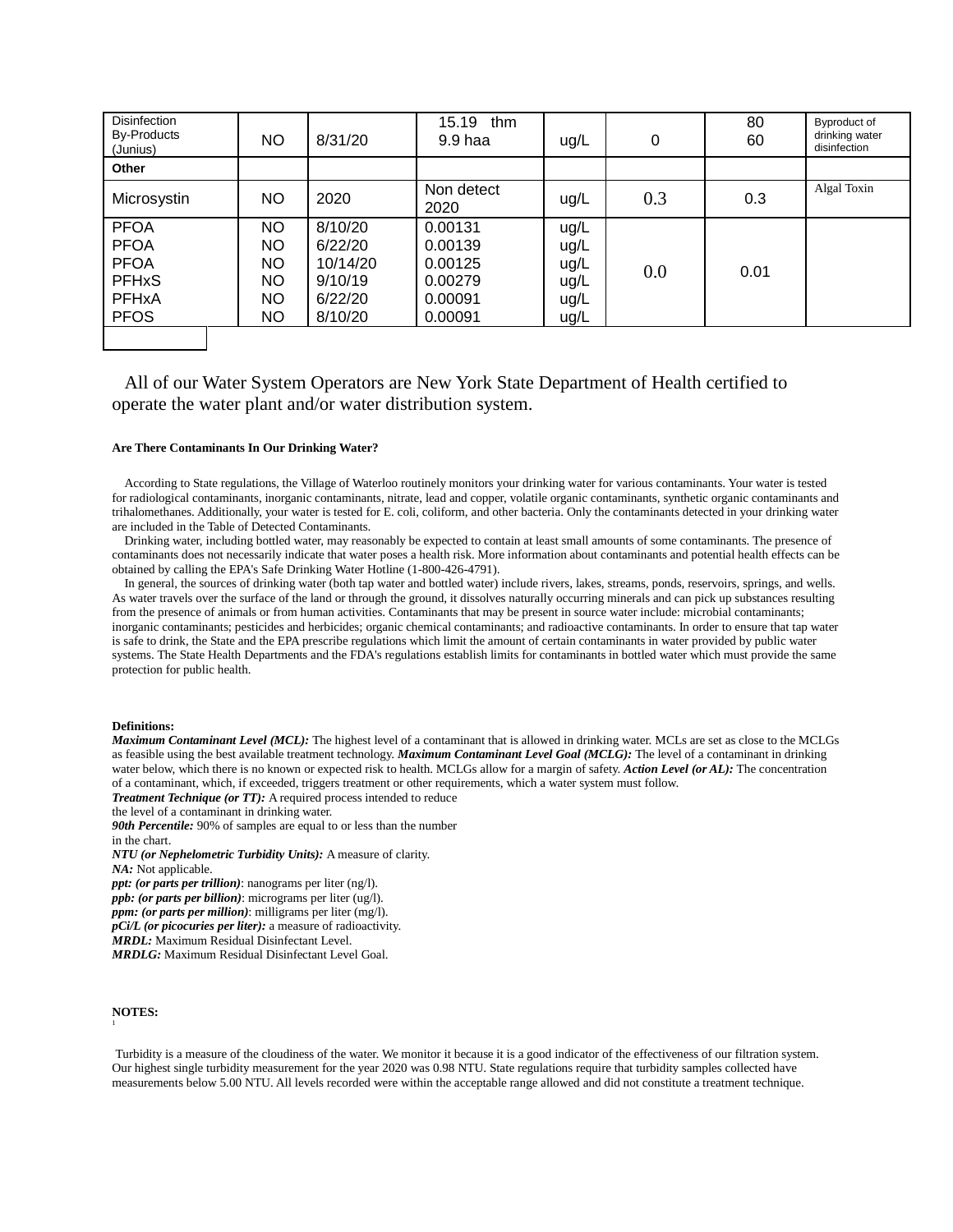Water containing more than 20mg/l of sodium should not be used for drinking by people on severely restricted sodium diets. Water containing more than 270mg/l of sodium should not be used for drinking by people on moderately restricted sodium diets. 3

The state allows us to monitor for some contaminants less than once per year because the concentrations of these contaminants do not change frequently. Some of our data, though accurate, are more than one year old. 4b

Water additive that promotes strong teeth; discharge from fertilizer and aluminum factories. Some people who drink water containing fluoride in excess of the MCL over many years could get bone disease, including pain and tenderness of the bones. Children may get mottled teeth.

#### **Water Conservation Tips**

Water conservation measures not only save the supply of our water source, but can also cut the cost of water treatment. They can cut the energy costs at the treatment facility associated with pumping, and also chemical costs for processing of the water. There are a number of measures you as the water consumer can do to conserve on water usage.

#### **Conservation measures you can use inside your home include:**

1. <sup>1</sup>. Fixing leaking faucets, pipes, toilets, etc.

2. 2. Installation of water-saving devices in faucets, toilets and appliances. Low flow fixtures are now the only kind produced since 1994. Simply replacing old fixtures with new will reduce water consumption by nearly one-half.

- 3. 3. Wash only full loads of laundry.
- 4. 4. Don't use the toilet for trash disposal.
- 5. 5. Take shorter showers. Do not let the water run while shaving, washing, brushing teeth, or cleaning fruits and vegetables.
- 6. 6. Soak dishes before washing. Run the dishwasher only when full.

# **You can conserve outdoors as well:**

- 1. 1. Water the lawn and garden as little as possible. If you must water, do so in the early morning or evening.
- 2. 2. Use mulch around plants and shrubs or choose plants that don't need much water.
- 3. 3. Repair leaks in faucets and hoses. Use water-saving nozzles.
- 4. 4. Use water from a bucket to wash your car, and save the hose for rinsing.
- 5. 5. Sweep clippings and leaves from walks and driveways rather than using the hose.
- 6. 6. Obey any and all water bans or regulations.

#### **Freeze Precautions:**

1. 1. Eliminate drafts: keep basement and garage doors and windows tightly closed, close off crawl space vents and doors, and seal cracks in basement walls or crawl spaces.

2. 2. Insulate pipes in any unheated part of the home (exterior walls, crawl spaces, basements, cabinets) or spaces where air cannot circulate. Check for damp insulation; water-soaked insulation can cause freeze-ups.

3. 3. Protect water meter: Be sure the meter box cover is not broken, missing, or out of place. Report broken or missing covers to the Water & Sewer Services.

4. 4. Protect outside faucets. Drain outside faucets and sprinkler systems if a separate shut-off is available. Disconnect and drain garden hoses. Check with a plumber about frost-proof faucets. Caulk any space between the faucet and an outside wall.

5. 5. Open cabinet doors below sinks. If a sink is located against an outside wall, open cabinet doors to allow warm air to reach water pipes.

6. 6. Drain pipes before extended vacations.

#### **Consumer Tips: Appearance:**

\*If your cold tap water appears brown or red it is probably mineral deposits in your water caused by:

- 1. 1. A water main break
- 2. 2. Water Dept. workers flushing a hydrant
- 3. 3. Vibrations caused by construction.

To alleviate this problem, call the water department if the cause is not obvious. Once the reason has been identified and the disruption of the water main has ceased, run your cold water tap until it clears.

\*If your water appears cloudy in winter and early spring it is most likely trapped air. Cold water has a much greater capacity to hold gas than

2